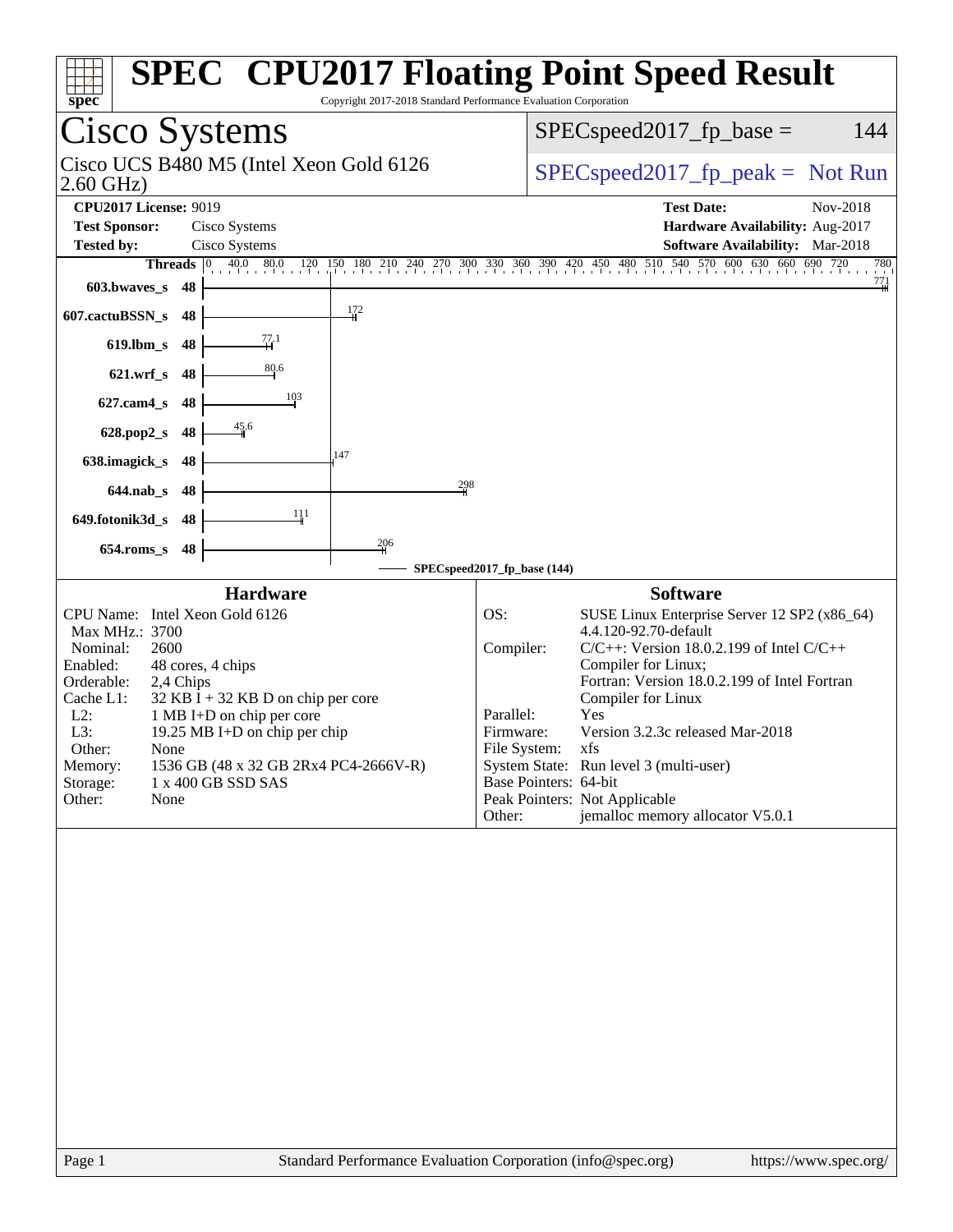

Copyright 2017-2018 Standard Performance Evaluation Corporation

## Cisco Systems

2.60 GHz) Cisco UCS B480 M5 (Intel Xeon Gold 6126  $\vert$  [SPECspeed2017\\_fp\\_peak =](http://www.spec.org/auto/cpu2017/Docs/result-fields.html#SPECspeed2017fppeak) Not Run

 $SPEC speed2017<sub>fp</sub> base = 144$ 

**[CPU2017 License:](http://www.spec.org/auto/cpu2017/Docs/result-fields.html#CPU2017License)** 9019 **[Test Date:](http://www.spec.org/auto/cpu2017/Docs/result-fields.html#TestDate)** Nov-2018 **[Test Sponsor:](http://www.spec.org/auto/cpu2017/Docs/result-fields.html#TestSponsor)** Cisco Systems **[Hardware Availability:](http://www.spec.org/auto/cpu2017/Docs/result-fields.html#HardwareAvailability)** Aug-2017 **[Tested by:](http://www.spec.org/auto/cpu2017/Docs/result-fields.html#Testedby)** Cisco Systems **[Software Availability:](http://www.spec.org/auto/cpu2017/Docs/result-fields.html#SoftwareAvailability)** Mar-2018

### **[Results Table](http://www.spec.org/auto/cpu2017/Docs/result-fields.html#ResultsTable)**

|                                   | <b>Base</b>                |                |                |                | <b>Peak</b> |                |            |                |                |              |                |              |                |              |
|-----------------------------------|----------------------------|----------------|----------------|----------------|-------------|----------------|------------|----------------|----------------|--------------|----------------|--------------|----------------|--------------|
| <b>Benchmark</b>                  | <b>Threads</b>             | <b>Seconds</b> | Ratio          | <b>Seconds</b> | Ratio       | <b>Seconds</b> | Ratio      | <b>Threads</b> | <b>Seconds</b> | <b>Ratio</b> | <b>Seconds</b> | <b>Ratio</b> | <b>Seconds</b> | <b>Ratio</b> |
| $603.bwaves$ s                    | 48                         | 76.2           | 774            | 76.5           | 771         | 76.8           | 769        |                |                |              |                |              |                |              |
| 607.cactuBSSN s                   | 48                         | 98.6           | 169            | 96.9           | 172         | 96.5           | 173        |                |                |              |                |              |                |              |
| $619.$ lbm_s                      | 48                         | 73.0           | 71.8           | 67.9           | 77.1        | 67.4           | 77.8       |                |                |              |                |              |                |              |
| $621.wrf$ s                       | 48                         | 163            | 81.2           | 164            | 80.6        | 165            | 79.9       |                |                |              |                |              |                |              |
| $627$ .cam $4 \text{ s}$          | 48                         | 86.1           | <b>103</b>     | 85.2           | 104         | 86.2           | 103        |                |                |              |                |              |                |              |
| $628.pop2_s$                      | 48                         | 271            | 43.8           | 260            | 45.6        | 258            | 46.1       |                |                |              |                |              |                |              |
| 638.imagick_s                     | 48                         | 98.3           | 147            | 98.4           | 147         | 98.1           | 147        |                |                |              |                |              |                |              |
| $644$ .nab s                      | 48                         | 59.2           | 295            | 58.7           | 298         | 58.7           | 298        |                |                |              |                |              |                |              |
| 649.fotonik3d s                   | 48                         | 82.5           | 111            | 81.2           | 112         | 82.1           | <u>111</u> |                |                |              |                |              |                |              |
| $654$ .roms s                     | 48                         | 76.4           | 206            | 77.6           | 203         | 76.3           | 206        |                |                |              |                |              |                |              |
| $SPEC speed2017$ fp base =<br>144 |                            |                |                |                |             |                |            |                |                |              |                |              |                |              |
|                                   | $SPECspeed2017_fp\_peak =$ |                | <b>Not Run</b> |                |             |                |            |                |                |              |                |              |                |              |

Results appear in the [order in which they were run.](http://www.spec.org/auto/cpu2017/Docs/result-fields.html#RunOrder) Bold underlined text [indicates a median measurement](http://www.spec.org/auto/cpu2017/Docs/result-fields.html#Median).

#### **[Operating System Notes](http://www.spec.org/auto/cpu2017/Docs/result-fields.html#OperatingSystemNotes)**

Stack size set to unlimited using "ulimit -s unlimited"

#### **[General Notes](http://www.spec.org/auto/cpu2017/Docs/result-fields.html#GeneralNotes)**

Environment variables set by runcpu before the start of the run: KMP\_AFFINITY = "granularity=fine,compact" LD\_LIBRARY\_PATH = "/home/cpu2017/lib/ia32:/home/cpu2017/lib/intel64:/home/cpu2017/je5.0.1-32:/home/cpu2017/je5.0.1-64" OMP\_STACKSIZE = "192M"

 Binaries compiled on a system with 1x Intel Core i7-6700K CPU + 32GB RAM memory using Redhat Enterprise Linux 7.5 Transparent Huge Pages enabled by default Prior to runcpu invocation Filesystem page cache synced and cleared with: sync; echo 3> /proc/sys/vm/drop\_caches Yes: The test sponsor attests, as of date of publication, that CVE-2017-5754 (Meltdown) is mitigated in the system as tested and documented. Yes: The test sponsor attests, as of date of publication, that CVE-2017-5753 (Spectre variant 1) is mitigated in the system as tested and documented. Yes: The test sponsor attests, as of date of publication, that CVE-2017-5715 (Spectre variant 2) is mitigated in the system as tested and documented. jemalloc, a general purpose malloc implementation built with the RedHat Enterprise 7.5, and the system compiler gcc 4.8.5 sources available from jemalloc.net or <https://github.com/jemalloc/jemalloc/releases>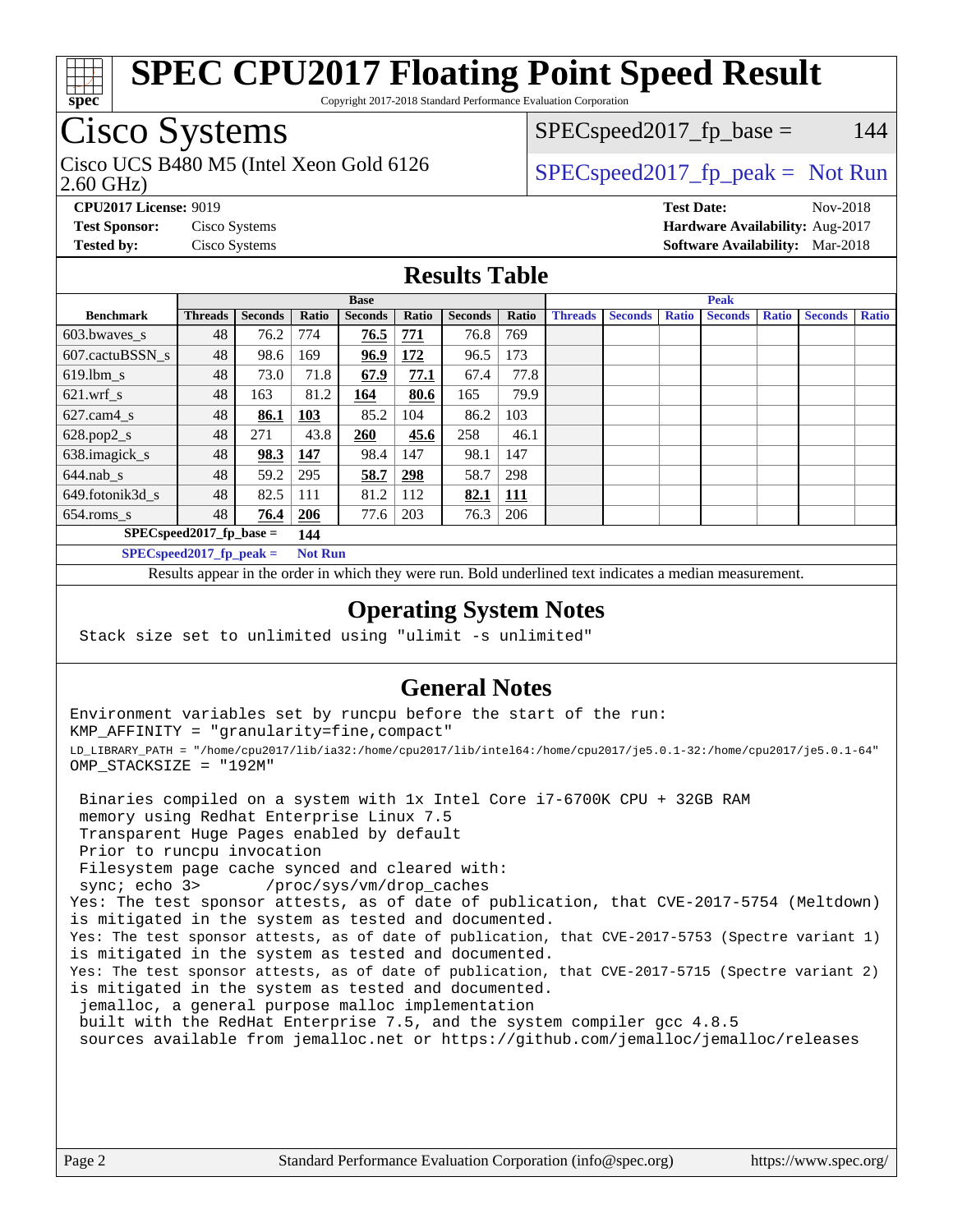

Copyright 2017-2018 Standard Performance Evaluation Corporation

## Cisco Systems

2.60 GHz) Cisco UCS B480 M5 (Intel Xeon Gold 6126  $\vert$  [SPECspeed2017\\_fp\\_peak =](http://www.spec.org/auto/cpu2017/Docs/result-fields.html#SPECspeed2017fppeak) Not Run

 $SPEC speed2017<sub>fp</sub> base = 144$ 

**[Tested by:](http://www.spec.org/auto/cpu2017/Docs/result-fields.html#Testedby)** Cisco Systems **[Software Availability:](http://www.spec.org/auto/cpu2017/Docs/result-fields.html#SoftwareAvailability)** Mar-2018

**[CPU2017 License:](http://www.spec.org/auto/cpu2017/Docs/result-fields.html#CPU2017License)** 9019 **[Test Date:](http://www.spec.org/auto/cpu2017/Docs/result-fields.html#TestDate)** Nov-2018 **[Test Sponsor:](http://www.spec.org/auto/cpu2017/Docs/result-fields.html#TestSponsor)** Cisco Systems **[Hardware Availability:](http://www.spec.org/auto/cpu2017/Docs/result-fields.html#HardwareAvailability)** Aug-2017

#### **[Platform Notes](http://www.spec.org/auto/cpu2017/Docs/result-fields.html#PlatformNotes)**

Page 3 Standard Performance Evaluation Corporation [\(info@spec.org\)](mailto:info@spec.org) <https://www.spec.org/> BIOS Settings: Intel HyperThreading Technology set to Disabled CPU performance set to Enterprise Power Performance Tuning set to OS Controls SNC set to Disabled Patrol Scrub set to Disabled Sysinfo program /home/cpu2017/bin/sysinfo Rev: r5797 of 2017-06-14 96c45e4568ad54c135fd618bcc091c0f running on linux-xy4f Mon Nov 5 04:20:45 2018 SUT (System Under Test) info as seen by some common utilities. For more information on this section, see <https://www.spec.org/cpu2017/Docs/config.html#sysinfo> From /proc/cpuinfo model name : Intel(R) Xeon(R) Gold 6126 CPU @ 2.60GHz 4 "physical id"s (chips) 48 "processors" cores, siblings (Caution: counting these is hw and system dependent. The following excerpts from /proc/cpuinfo might not be reliable. Use with caution.) cpu cores : 12 siblings : 12 physical 0: cores 0 1 3 5 6 8 9 10 11 12 13 14 physical 1: cores 0 1 3 4 5 6 8 9 10 11 12 13 physical 2: cores 0 2 3 4 5 8 9 10 11 12 13 14 physical 3: cores 0 1 2 3 4 6 9 10 11 12 13 14 From lscpu: Architecture: x86\_64 CPU op-mode(s): 32-bit, 64-bit Byte Order: Little Endian  $CPU(s):$  48 On-line CPU(s) list: 0-47 Thread(s) per core: 1 Core(s) per socket: 12 Socket(s): 4 NUMA node(s): 4 Vendor ID: GenuineIntel CPU family: 6 Model: 85 Model name: Intel(R) Xeon(R) Gold 6126 CPU @ 2.60GHz Stepping: 4 CPU MHz: 1000.952<br>
CPU max MHz: 3700.0000  $CPU$  max  $MHz$ : CPU min MHz: 1000.0000 BogoMIPS: 5200.00 Virtualization: VT-x **(Continued on next page)**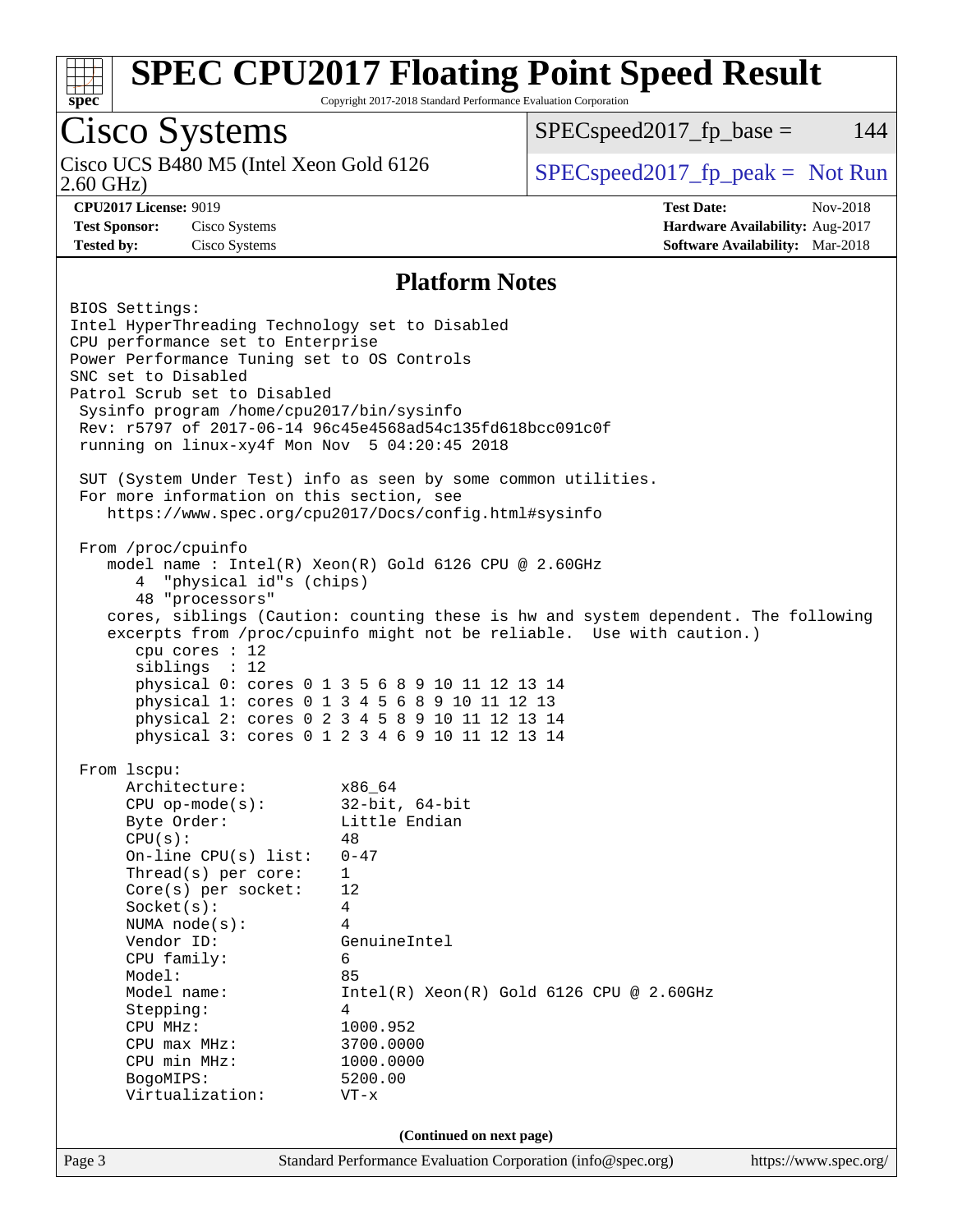

Copyright 2017-2018 Standard Performance Evaluation Corporation

Cisco Systems

Cisco UCS B480 M5 (Intel Xeon Gold 6126  $\vert$  [SPECspeed2017\\_fp\\_peak =](http://www.spec.org/auto/cpu2017/Docs/result-fields.html#SPECspeed2017fppeak) Not Run

 $SPEC speed2017_fp\_base = 144$ 

2.60 GHz)

**[CPU2017 License:](http://www.spec.org/auto/cpu2017/Docs/result-fields.html#CPU2017License)** 9019 **[Test Date:](http://www.spec.org/auto/cpu2017/Docs/result-fields.html#TestDate)** Nov-2018

**[Test Sponsor:](http://www.spec.org/auto/cpu2017/Docs/result-fields.html#TestSponsor)** Cisco Systems **[Hardware Availability:](http://www.spec.org/auto/cpu2017/Docs/result-fields.html#HardwareAvailability)** Aug-2017 **[Tested by:](http://www.spec.org/auto/cpu2017/Docs/result-fields.html#Testedby)** Cisco Systems **[Software Availability:](http://www.spec.org/auto/cpu2017/Docs/result-fields.html#SoftwareAvailability)** Mar-2018

**[Platform Notes \(Continued\)](http://www.spec.org/auto/cpu2017/Docs/result-fields.html#PlatformNotes)**

| $L1d$ cache:       |              |                         | 32K       |  |  |  |  |  |
|--------------------|--------------|-------------------------|-----------|--|--|--|--|--|
|                    | $L1i$ cache: |                         |           |  |  |  |  |  |
| $L2$ cache:        |              |                         | 1024K     |  |  |  |  |  |
|                    | $L3$ cache:  |                         |           |  |  |  |  |  |
| NUMA node0 CPU(s): |              |                         | $0 - 11$  |  |  |  |  |  |
|                    |              | NUMA nodel CPU(s):      | $12 - 23$ |  |  |  |  |  |
|                    |              | NUMA $node2$ $CPU(s)$ : | $24 - 35$ |  |  |  |  |  |
| NUMA node3 CPU(s): |              |                         | $36 - 47$ |  |  |  |  |  |
|                    |              |                         |           |  |  |  |  |  |

Flags: fpu vme de pse tsc msr pae mce cx8 apic sep mtrr pge mca cmov pat pse36 clflush dts acpi mmx fxsr sse sse2 ss ht tm pbe syscall nx pdpe1gb rdtscp lm constant\_tsc art arch\_perfmon pebs bts rep\_good nopl xtopology nonstop\_tsc aperfmperf eagerfpu pni pclmulqdq dtes64 monitor ds\_cpl vmx smx est tm2 ssse3 sdbg fma cx16 xtpr pdcm pcid dca sse4\_1 sse4\_2 x2apic movbe popcnt tsc\_deadline\_timer aes xsave avx f16c rdrand lahf\_lm abm 3dnowprefetch ida arat epb invpcid\_single pln pts dtherm hwp hwp\_act\_window hwp\_epp hwp\_pkg\_req intel\_pt rsb\_ctxsw spec\_ctrl stibp retpoline kaiser tpr\_shadow vnmi flexpriority ept vpid fsgsbase tsc\_adjust bmi1 hle avx2 smep bmi2 erms invpcid rtm cqm mpx avx512f avx512dq rdseed adx smap clflushopt clwb avx512cd avx512bw avx512vl xsaveopt xsavec xgetbv1 cqm\_llc cqm\_occup\_llc

 /proc/cpuinfo cache data cache size : 19712 KB

 From numactl --hardware WARNING: a numactl 'node' might or might not correspond to a physical chip. available: 4 nodes (0-3)

|                    |                  |  | $\alpha$ vallable $\cdot$ inoucly (0 3)          |   |  |  |  |                          |  |
|--------------------|------------------|--|--------------------------------------------------|---|--|--|--|--------------------------|--|
|                    |                  |  | node 0 cpus: 0 1 2 3 4 5 6 7 8 9 10 11           |   |  |  |  |                          |  |
|                    |                  |  | node 0 size: 385624 MB                           |   |  |  |  |                          |  |
|                    |                  |  | node 0 free: 382287 MB                           |   |  |  |  |                          |  |
|                    |                  |  | node 1 cpus: 12 13 14 15 16 17 18 19 20 21 22 23 |   |  |  |  |                          |  |
|                    |                  |  | node 1 size: 387057 MB                           |   |  |  |  |                          |  |
|                    |                  |  | node 1 free: 384452 MB                           |   |  |  |  |                          |  |
|                    |                  |  | node 2 cpus: 24 25 26 27 28 29 30 31 32 33 34 35 |   |  |  |  |                          |  |
|                    |                  |  | node 2 size: 387057 MB                           |   |  |  |  |                          |  |
|                    |                  |  | node 2 free: 385850 MB                           |   |  |  |  |                          |  |
|                    |                  |  | node 3 cpus: 36 37 38 39 40 41 42 43 44 45 46 47 |   |  |  |  |                          |  |
|                    |                  |  | node 3 size: 387054 MB                           |   |  |  |  |                          |  |
|                    |                  |  | node 3 free: 384956 MB                           |   |  |  |  |                          |  |
|                    | node distances:  |  |                                                  |   |  |  |  |                          |  |
|                    | node 0 1 2       |  | 3                                                |   |  |  |  |                          |  |
|                    | 0: 10 21 21 21   |  |                                                  |   |  |  |  |                          |  |
|                    | 1: 21 10 21 21   |  |                                                  |   |  |  |  |                          |  |
|                    | 2: 21 21 10 21   |  |                                                  |   |  |  |  |                          |  |
|                    | 3: 21 21 21 10   |  |                                                  |   |  |  |  |                          |  |
|                    |                  |  |                                                  |   |  |  |  |                          |  |
| From /proc/meminfo |                  |  |                                                  |   |  |  |  |                          |  |
|                    |                  |  | MemTotal: 1583916260 kB                          |   |  |  |  |                          |  |
|                    | HugePages Total: |  |                                                  | 0 |  |  |  |                          |  |
|                    |                  |  |                                                  |   |  |  |  |                          |  |
|                    |                  |  |                                                  |   |  |  |  | (Continued on next page) |  |
|                    |                  |  |                                                  |   |  |  |  |                          |  |

Page 4 Standard Performance Evaluation Corporation [\(info@spec.org\)](mailto:info@spec.org) <https://www.spec.org/>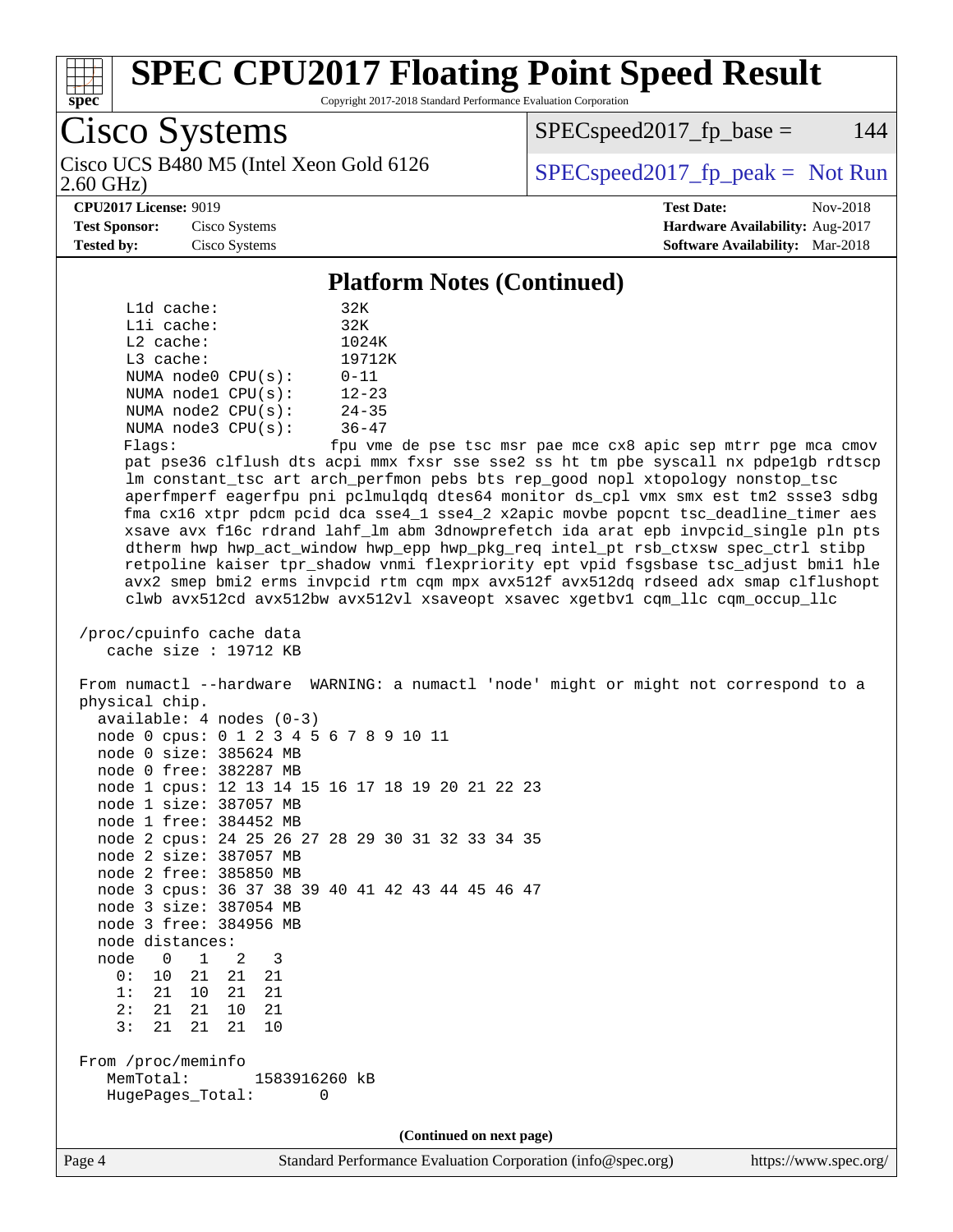

Copyright 2017-2018 Standard Performance Evaluation Corporation

Cisco Systems 2.60 GHz) Cisco UCS B480 M5 (Intel Xeon Gold 6126  $\vert$  [SPECspeed2017\\_fp\\_peak =](http://www.spec.org/auto/cpu2017/Docs/result-fields.html#SPECspeed2017fppeak) Not Run

 $SPEC speed2017<sub>fp</sub> base = 144$ 

**[CPU2017 License:](http://www.spec.org/auto/cpu2017/Docs/result-fields.html#CPU2017License)** 9019 **[Test Date:](http://www.spec.org/auto/cpu2017/Docs/result-fields.html#TestDate)** Nov-2018 **[Test Sponsor:](http://www.spec.org/auto/cpu2017/Docs/result-fields.html#TestSponsor)** Cisco Systems **[Hardware Availability:](http://www.spec.org/auto/cpu2017/Docs/result-fields.html#HardwareAvailability)** Aug-2017 **[Tested by:](http://www.spec.org/auto/cpu2017/Docs/result-fields.html#Testedby)** Cisco Systems **[Software Availability:](http://www.spec.org/auto/cpu2017/Docs/result-fields.html#SoftwareAvailability)** Mar-2018

#### **[Platform Notes \(Continued\)](http://www.spec.org/auto/cpu2017/Docs/result-fields.html#PlatformNotes)**

 Hugepagesize: 2048 kB From /etc/\*release\* /etc/\*version\* SuSE-release: SUSE Linux Enterprise Server 12 (x86\_64) VERSION = 12 PATCHLEVEL = 2 # This file is deprecated and will be removed in a future service pack or release. # Please check /etc/os-release for details about this release. os-release: NAME="SLES" VERSION="12-SP2" VERSION\_ID="12.2" PRETTY\_NAME="SUSE Linux Enterprise Server 12 SP2" ID="sles" ANSI\_COLOR="0;32" CPE\_NAME="cpe:/o:suse:sles:12:sp2" uname -a: Linux linux-xy4f 4.4.120-92.70-default #1 SMP Wed Mar 14 15:59:43 UTC 2018 (52a83de) x86\_64 x86\_64 x86\_64 GNU/Linux run-level 3 Jan 4 23:03 SPEC is set to: /home/cpu2017 Filesystem Type Size Used Avail Use% Mounted on /dev/sda1 xfs 224G 77G 148G 35% / Additional information from dmidecode follows. WARNING: Use caution when you interpret this section. The 'dmidecode' program reads system data which is "intended to allow hardware to be accurately determined", but the intent may not be met, as there are frequent changes to hardware, firmware, and the "DMTF SMBIOS" standard. BIOS Cisco Systems, Inc. B480M5.3.2.3c.0.0307181316 03/07/2018 Memory: 48x 0xCE00 M393A4K40BB2-CTD 32 GB 2 rank 2666 (End of data from sysinfo program) **[Compiler Version Notes](http://www.spec.org/auto/cpu2017/Docs/result-fields.html#CompilerVersionNotes)** ============================================================================== CC 619.lbm\_s(base) 638.imagick\_s(base) 644.nab\_s(base) ----------------------------------------------------------------------------- icc (ICC) 18.0.2 20180210 Copyright (C) 1985-2018 Intel Corporation. All rights reserved. ------------------------------------------------------------------------------ **(Continued on next page)**

Page 5 Standard Performance Evaluation Corporation [\(info@spec.org\)](mailto:info@spec.org) <https://www.spec.org/>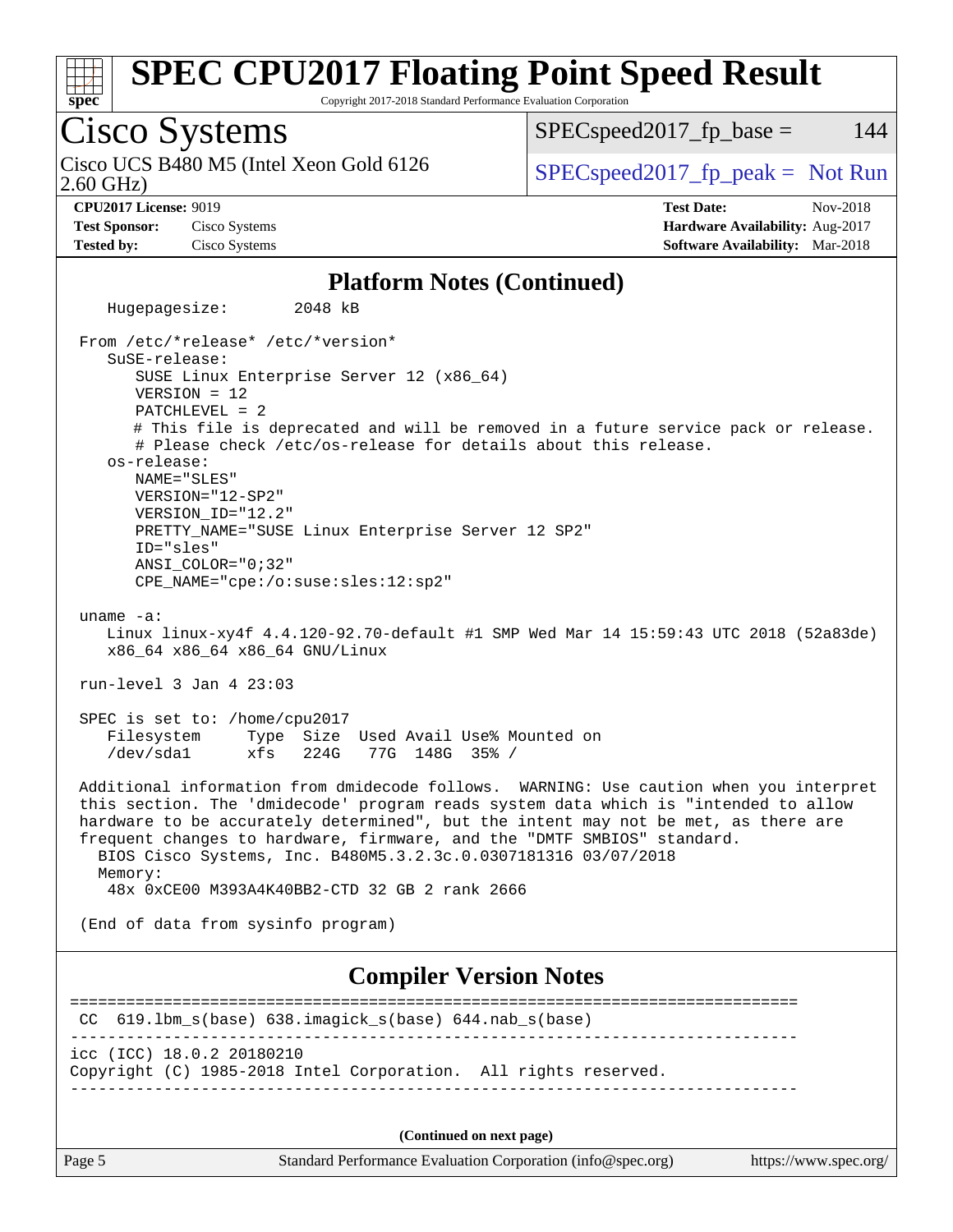

Copyright 2017-2018 Standard Performance Evaluation Corporation

# Cisco Systems<br>Cisco UCS B480 M5 (Intel Xeon Gold 6126

2.60 GHz)

 $SPEC speed2017_fp\_base = 144$ 

 $SPEC speed2017_fp\_peak = Not Run$ 

**[Test Sponsor:](http://www.spec.org/auto/cpu2017/Docs/result-fields.html#TestSponsor)** Cisco Systems **[Hardware Availability:](http://www.spec.org/auto/cpu2017/Docs/result-fields.html#HardwareAvailability)** Aug-2017 **[Tested by:](http://www.spec.org/auto/cpu2017/Docs/result-fields.html#Testedby)** Cisco Systems **[Software Availability:](http://www.spec.org/auto/cpu2017/Docs/result-fields.html#SoftwareAvailability)** Mar-2018

**[CPU2017 License:](http://www.spec.org/auto/cpu2017/Docs/result-fields.html#CPU2017License)** 9019 **[Test Date:](http://www.spec.org/auto/cpu2017/Docs/result-fields.html#TestDate)** Nov-2018

### **[Compiler Version Notes \(Continued\)](http://www.spec.org/auto/cpu2017/Docs/result-fields.html#CompilerVersionNotes)**

| FC 607.cactuBSSN s(base)                                                                                                      |  |
|-------------------------------------------------------------------------------------------------------------------------------|--|
| icpc (ICC) 18.0.2 20180210<br>Copyright (C) 1985-2018 Intel Corporation. All rights reserved.<br>icc (ICC) 18.0.2 20180210    |  |
| Copyright (C) 1985-2018 Intel Corporation. All rights reserved.<br>ifort (IFORT) 18.0.2 20180210                              |  |
| Copyright (C) 1985-2018 Intel Corporation. All rights reserved.                                                               |  |
|                                                                                                                               |  |
| FC 603.bwaves s(base) 649.fotonik3d s(base) 654.roms s(base)                                                                  |  |
| ifort (IFORT) 18.0.2 20180210<br>Copyright (C) 1985-2018 Intel Corporation. All rights reserved.                              |  |
| CC $621.wrf$ s(base) $627.cam4$ s(base) $628.pop2$ s(base)                                                                    |  |
| ifort (IFORT) 18.0.2 20180210<br>Copyright (C) 1985-2018 Intel Corporation. All rights reserved.<br>icc (ICC) 18.0.2 20180210 |  |
| Copyright (C) 1985-2018 Intel Corporation. All rights reserved.                                                               |  |

### **[Base Compiler Invocation](http://www.spec.org/auto/cpu2017/Docs/result-fields.html#BaseCompilerInvocation)**

[C benchmarks](http://www.spec.org/auto/cpu2017/Docs/result-fields.html#Cbenchmarks): [icc -m64 -std=c11](http://www.spec.org/cpu2017/results/res2018q4/cpu2017-20181113-09729.flags.html#user_CCbase_intel_icc_64bit_c11_33ee0cdaae7deeeab2a9725423ba97205ce30f63b9926c2519791662299b76a0318f32ddfffdc46587804de3178b4f9328c46fa7c2b0cd779d7a61945c91cd35)

[Fortran benchmarks](http://www.spec.org/auto/cpu2017/Docs/result-fields.html#Fortranbenchmarks): [ifort -m64](http://www.spec.org/cpu2017/results/res2018q4/cpu2017-20181113-09729.flags.html#user_FCbase_intel_ifort_64bit_24f2bb282fbaeffd6157abe4f878425411749daecae9a33200eee2bee2fe76f3b89351d69a8130dd5949958ce389cf37ff59a95e7a40d588e8d3a57e0c3fd751)

[Benchmarks using both Fortran and C](http://www.spec.org/auto/cpu2017/Docs/result-fields.html#BenchmarksusingbothFortranandC): [ifort -m64](http://www.spec.org/cpu2017/results/res2018q4/cpu2017-20181113-09729.flags.html#user_CC_FCbase_intel_ifort_64bit_24f2bb282fbaeffd6157abe4f878425411749daecae9a33200eee2bee2fe76f3b89351d69a8130dd5949958ce389cf37ff59a95e7a40d588e8d3a57e0c3fd751) [icc -m64 -std=c11](http://www.spec.org/cpu2017/results/res2018q4/cpu2017-20181113-09729.flags.html#user_CC_FCbase_intel_icc_64bit_c11_33ee0cdaae7deeeab2a9725423ba97205ce30f63b9926c2519791662299b76a0318f32ddfffdc46587804de3178b4f9328c46fa7c2b0cd779d7a61945c91cd35)

[Benchmarks using Fortran, C, and C++:](http://www.spec.org/auto/cpu2017/Docs/result-fields.html#BenchmarksusingFortranCandCXX) [icpc -m64](http://www.spec.org/cpu2017/results/res2018q4/cpu2017-20181113-09729.flags.html#user_CC_CXX_FCbase_intel_icpc_64bit_4ecb2543ae3f1412ef961e0650ca070fec7b7afdcd6ed48761b84423119d1bf6bdf5cad15b44d48e7256388bc77273b966e5eb805aefd121eb22e9299b2ec9d9) [icc -m64 -std=c11](http://www.spec.org/cpu2017/results/res2018q4/cpu2017-20181113-09729.flags.html#user_CC_CXX_FCbase_intel_icc_64bit_c11_33ee0cdaae7deeeab2a9725423ba97205ce30f63b9926c2519791662299b76a0318f32ddfffdc46587804de3178b4f9328c46fa7c2b0cd779d7a61945c91cd35) [ifort -m64](http://www.spec.org/cpu2017/results/res2018q4/cpu2017-20181113-09729.flags.html#user_CC_CXX_FCbase_intel_ifort_64bit_24f2bb282fbaeffd6157abe4f878425411749daecae9a33200eee2bee2fe76f3b89351d69a8130dd5949958ce389cf37ff59a95e7a40d588e8d3a57e0c3fd751)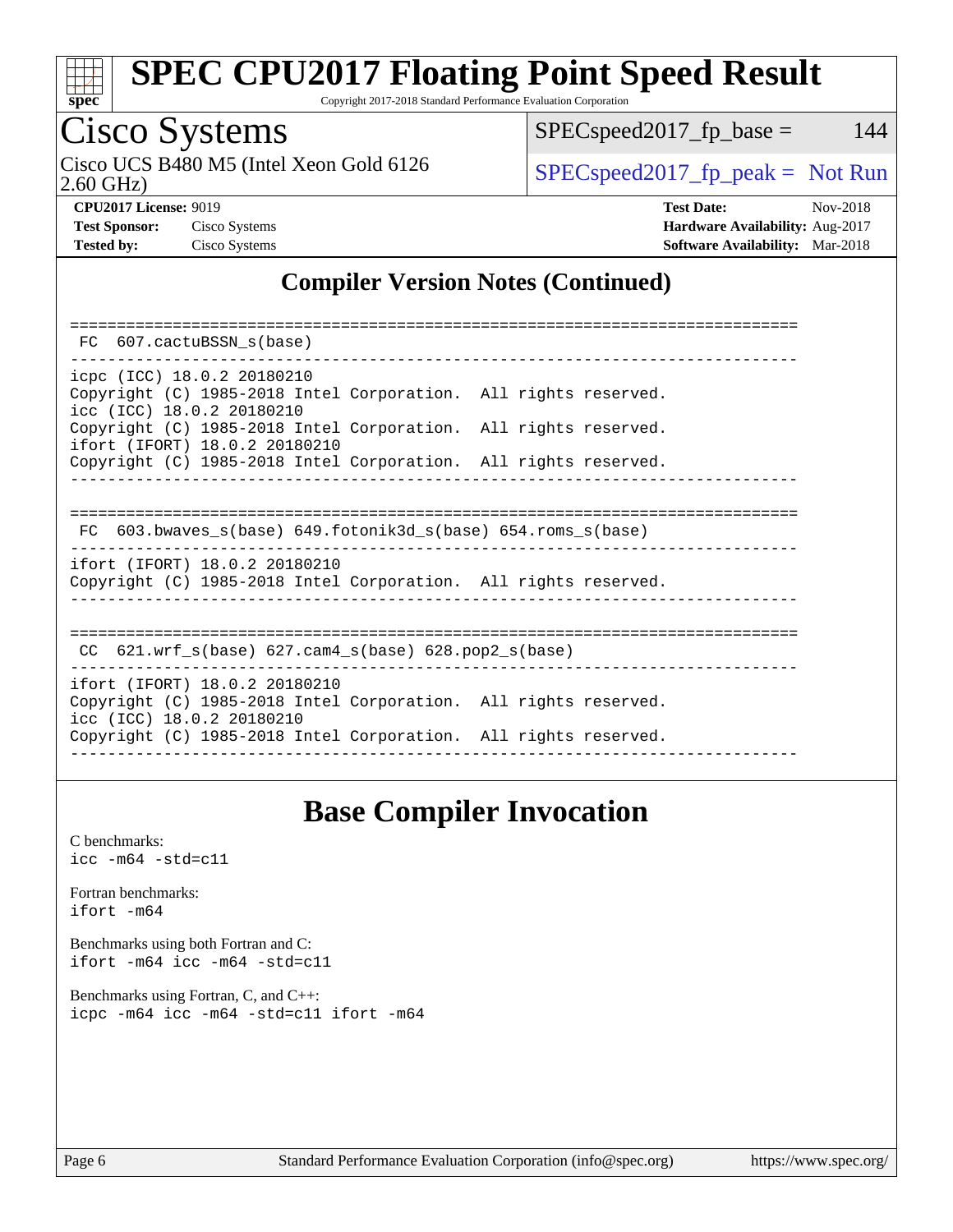

Copyright 2017-2018 Standard Performance Evaluation Corporation

## Cisco Systems

2.60 GHz) Cisco UCS B480 M5 (Intel Xeon Gold 6126  $\vert$  [SPECspeed2017\\_fp\\_peak =](http://www.spec.org/auto/cpu2017/Docs/result-fields.html#SPECspeed2017fppeak) Not Run

 $SPEC speed2017<sub>fp</sub> base = 144$ 

**[CPU2017 License:](http://www.spec.org/auto/cpu2017/Docs/result-fields.html#CPU2017License)** 9019 **[Test Date:](http://www.spec.org/auto/cpu2017/Docs/result-fields.html#TestDate)** Nov-2018 **[Test Sponsor:](http://www.spec.org/auto/cpu2017/Docs/result-fields.html#TestSponsor)** Cisco Systems **[Hardware Availability:](http://www.spec.org/auto/cpu2017/Docs/result-fields.html#HardwareAvailability)** Aug-2017 **[Tested by:](http://www.spec.org/auto/cpu2017/Docs/result-fields.html#Testedby)** Cisco Systems **[Software Availability:](http://www.spec.org/auto/cpu2017/Docs/result-fields.html#SoftwareAvailability)** Mar-2018

### **[Base Portability Flags](http://www.spec.org/auto/cpu2017/Docs/result-fields.html#BasePortabilityFlags)**

 603.bwaves\_s: [-DSPEC\\_LP64](http://www.spec.org/cpu2017/results/res2018q4/cpu2017-20181113-09729.flags.html#suite_basePORTABILITY603_bwaves_s_DSPEC_LP64) 607.cactuBSSN\_s: [-DSPEC\\_LP64](http://www.spec.org/cpu2017/results/res2018q4/cpu2017-20181113-09729.flags.html#suite_basePORTABILITY607_cactuBSSN_s_DSPEC_LP64) 619.lbm\_s: [-DSPEC\\_LP64](http://www.spec.org/cpu2017/results/res2018q4/cpu2017-20181113-09729.flags.html#suite_basePORTABILITY619_lbm_s_DSPEC_LP64) 621.wrf\_s: [-DSPEC\\_LP64](http://www.spec.org/cpu2017/results/res2018q4/cpu2017-20181113-09729.flags.html#suite_basePORTABILITY621_wrf_s_DSPEC_LP64) [-DSPEC\\_CASE\\_FLAG](http://www.spec.org/cpu2017/results/res2018q4/cpu2017-20181113-09729.flags.html#b621.wrf_s_baseCPORTABILITY_DSPEC_CASE_FLAG) [-convert big\\_endian](http://www.spec.org/cpu2017/results/res2018q4/cpu2017-20181113-09729.flags.html#user_baseFPORTABILITY621_wrf_s_convert_big_endian_c3194028bc08c63ac5d04de18c48ce6d347e4e562e8892b8bdbdc0214820426deb8554edfa529a3fb25a586e65a3d812c835984020483e7e73212c4d31a38223) 627.cam4\_s: [-DSPEC\\_LP64](http://www.spec.org/cpu2017/results/res2018q4/cpu2017-20181113-09729.flags.html#suite_basePORTABILITY627_cam4_s_DSPEC_LP64) [-DSPEC\\_CASE\\_FLAG](http://www.spec.org/cpu2017/results/res2018q4/cpu2017-20181113-09729.flags.html#b627.cam4_s_baseCPORTABILITY_DSPEC_CASE_FLAG) 628.pop2\_s: [-DSPEC\\_LP64](http://www.spec.org/cpu2017/results/res2018q4/cpu2017-20181113-09729.flags.html#suite_basePORTABILITY628_pop2_s_DSPEC_LP64) [-DSPEC\\_CASE\\_FLAG](http://www.spec.org/cpu2017/results/res2018q4/cpu2017-20181113-09729.flags.html#b628.pop2_s_baseCPORTABILITY_DSPEC_CASE_FLAG) [-convert big\\_endian](http://www.spec.org/cpu2017/results/res2018q4/cpu2017-20181113-09729.flags.html#user_baseFPORTABILITY628_pop2_s_convert_big_endian_c3194028bc08c63ac5d04de18c48ce6d347e4e562e8892b8bdbdc0214820426deb8554edfa529a3fb25a586e65a3d812c835984020483e7e73212c4d31a38223) [-assume byterecl](http://www.spec.org/cpu2017/results/res2018q4/cpu2017-20181113-09729.flags.html#user_baseFPORTABILITY628_pop2_s_assume_byterecl_7e47d18b9513cf18525430bbf0f2177aa9bf368bc7a059c09b2c06a34b53bd3447c950d3f8d6c70e3faf3a05c8557d66a5798b567902e8849adc142926523472) 638.imagick\_s: [-DSPEC\\_LP64](http://www.spec.org/cpu2017/results/res2018q4/cpu2017-20181113-09729.flags.html#suite_basePORTABILITY638_imagick_s_DSPEC_LP64) 644.nab\_s: [-DSPEC\\_LP64](http://www.spec.org/cpu2017/results/res2018q4/cpu2017-20181113-09729.flags.html#suite_basePORTABILITY644_nab_s_DSPEC_LP64) 649.fotonik3d\_s: [-DSPEC\\_LP64](http://www.spec.org/cpu2017/results/res2018q4/cpu2017-20181113-09729.flags.html#suite_basePORTABILITY649_fotonik3d_s_DSPEC_LP64) 654.roms\_s: [-DSPEC\\_LP64](http://www.spec.org/cpu2017/results/res2018q4/cpu2017-20181113-09729.flags.html#suite_basePORTABILITY654_roms_s_DSPEC_LP64)

## **[Base Optimization Flags](http://www.spec.org/auto/cpu2017/Docs/result-fields.html#BaseOptimizationFlags)**

#### [C benchmarks](http://www.spec.org/auto/cpu2017/Docs/result-fields.html#Cbenchmarks):

[-Wl,-z,muldefs](http://www.spec.org/cpu2017/results/res2018q4/cpu2017-20181113-09729.flags.html#user_CCbase_link_force_multiple1_b4cbdb97b34bdee9ceefcfe54f4c8ea74255f0b02a4b23e853cdb0e18eb4525ac79b5a88067c842dd0ee6996c24547a27a4b99331201badda8798ef8a743f577) [-xCORE-AVX512](http://www.spec.org/cpu2017/results/res2018q4/cpu2017-20181113-09729.flags.html#user_CCbase_f-xCORE-AVX512) [-ipo](http://www.spec.org/cpu2017/results/res2018q4/cpu2017-20181113-09729.flags.html#user_CCbase_f-ipo) [-O3](http://www.spec.org/cpu2017/results/res2018q4/cpu2017-20181113-09729.flags.html#user_CCbase_f-O3) [-no-prec-div](http://www.spec.org/cpu2017/results/res2018q4/cpu2017-20181113-09729.flags.html#user_CCbase_f-no-prec-div) [-qopt-prefetch](http://www.spec.org/cpu2017/results/res2018q4/cpu2017-20181113-09729.flags.html#user_CCbase_f-qopt-prefetch) [-ffinite-math-only](http://www.spec.org/cpu2017/results/res2018q4/cpu2017-20181113-09729.flags.html#user_CCbase_f_finite_math_only_cb91587bd2077682c4b38af759c288ed7c732db004271a9512da14a4f8007909a5f1427ecbf1a0fb78ff2a814402c6114ac565ca162485bbcae155b5e4258871) [-qopt-mem-layout-trans=3](http://www.spec.org/cpu2017/results/res2018q4/cpu2017-20181113-09729.flags.html#user_CCbase_f-qopt-mem-layout-trans_de80db37974c74b1f0e20d883f0b675c88c3b01e9d123adea9b28688d64333345fb62bc4a798493513fdb68f60282f9a726aa07f478b2f7113531aecce732043) [-qopenmp](http://www.spec.org/cpu2017/results/res2018q4/cpu2017-20181113-09729.flags.html#user_CCbase_qopenmp_16be0c44f24f464004c6784a7acb94aca937f053568ce72f94b139a11c7c168634a55f6653758ddd83bcf7b8463e8028bb0b48b77bcddc6b78d5d95bb1df2967) [-DSPEC\\_OPENMP](http://www.spec.org/cpu2017/results/res2018q4/cpu2017-20181113-09729.flags.html#suite_CCbase_DSPEC_OPENMP) [-L/usr/local/je5.0.1-64/lib](http://www.spec.org/cpu2017/results/res2018q4/cpu2017-20181113-09729.flags.html#user_CCbase_jemalloc_link_path64_4b10a636b7bce113509b17f3bd0d6226c5fb2346b9178c2d0232c14f04ab830f976640479e5c33dc2bcbbdad86ecfb6634cbbd4418746f06f368b512fced5394) [-ljemalloc](http://www.spec.org/cpu2017/results/res2018q4/cpu2017-20181113-09729.flags.html#user_CCbase_jemalloc_link_lib_d1249b907c500fa1c0672f44f562e3d0f79738ae9e3c4a9c376d49f265a04b9c99b167ecedbf6711b3085be911c67ff61f150a17b3472be731631ba4d0471706)

#### [Fortran benchmarks](http://www.spec.org/auto/cpu2017/Docs/result-fields.html#Fortranbenchmarks):

[-Wl,-z,muldefs](http://www.spec.org/cpu2017/results/res2018q4/cpu2017-20181113-09729.flags.html#user_FCbase_link_force_multiple1_b4cbdb97b34bdee9ceefcfe54f4c8ea74255f0b02a4b23e853cdb0e18eb4525ac79b5a88067c842dd0ee6996c24547a27a4b99331201badda8798ef8a743f577) [-DSPEC\\_OPENMP](http://www.spec.org/cpu2017/results/res2018q4/cpu2017-20181113-09729.flags.html#suite_FCbase_DSPEC_OPENMP) [-xCORE-AVX512](http://www.spec.org/cpu2017/results/res2018q4/cpu2017-20181113-09729.flags.html#user_FCbase_f-xCORE-AVX512) [-ipo](http://www.spec.org/cpu2017/results/res2018q4/cpu2017-20181113-09729.flags.html#user_FCbase_f-ipo) [-O3](http://www.spec.org/cpu2017/results/res2018q4/cpu2017-20181113-09729.flags.html#user_FCbase_f-O3) [-no-prec-div](http://www.spec.org/cpu2017/results/res2018q4/cpu2017-20181113-09729.flags.html#user_FCbase_f-no-prec-div) [-qopt-prefetch](http://www.spec.org/cpu2017/results/res2018q4/cpu2017-20181113-09729.flags.html#user_FCbase_f-qopt-prefetch) [-ffinite-math-only](http://www.spec.org/cpu2017/results/res2018q4/cpu2017-20181113-09729.flags.html#user_FCbase_f_finite_math_only_cb91587bd2077682c4b38af759c288ed7c732db004271a9512da14a4f8007909a5f1427ecbf1a0fb78ff2a814402c6114ac565ca162485bbcae155b5e4258871) [-qopt-mem-layout-trans=3](http://www.spec.org/cpu2017/results/res2018q4/cpu2017-20181113-09729.flags.html#user_FCbase_f-qopt-mem-layout-trans_de80db37974c74b1f0e20d883f0b675c88c3b01e9d123adea9b28688d64333345fb62bc4a798493513fdb68f60282f9a726aa07f478b2f7113531aecce732043) [-qopenmp](http://www.spec.org/cpu2017/results/res2018q4/cpu2017-20181113-09729.flags.html#user_FCbase_qopenmp_16be0c44f24f464004c6784a7acb94aca937f053568ce72f94b139a11c7c168634a55f6653758ddd83bcf7b8463e8028bb0b48b77bcddc6b78d5d95bb1df2967) [-nostandard-realloc-lhs](http://www.spec.org/cpu2017/results/res2018q4/cpu2017-20181113-09729.flags.html#user_FCbase_f_2003_std_realloc_82b4557e90729c0f113870c07e44d33d6f5a304b4f63d4c15d2d0f1fab99f5daaed73bdb9275d9ae411527f28b936061aa8b9c8f2d63842963b95c9dd6426b8a) [-L/usr/local/je5.0.1-64/lib](http://www.spec.org/cpu2017/results/res2018q4/cpu2017-20181113-09729.flags.html#user_FCbase_jemalloc_link_path64_4b10a636b7bce113509b17f3bd0d6226c5fb2346b9178c2d0232c14f04ab830f976640479e5c33dc2bcbbdad86ecfb6634cbbd4418746f06f368b512fced5394) [-ljemalloc](http://www.spec.org/cpu2017/results/res2018q4/cpu2017-20181113-09729.flags.html#user_FCbase_jemalloc_link_lib_d1249b907c500fa1c0672f44f562e3d0f79738ae9e3c4a9c376d49f265a04b9c99b167ecedbf6711b3085be911c67ff61f150a17b3472be731631ba4d0471706)

#### [Benchmarks using both Fortran and C](http://www.spec.org/auto/cpu2017/Docs/result-fields.html#BenchmarksusingbothFortranandC):

[-Wl,-z,muldefs](http://www.spec.org/cpu2017/results/res2018q4/cpu2017-20181113-09729.flags.html#user_CC_FCbase_link_force_multiple1_b4cbdb97b34bdee9ceefcfe54f4c8ea74255f0b02a4b23e853cdb0e18eb4525ac79b5a88067c842dd0ee6996c24547a27a4b99331201badda8798ef8a743f577) [-xCORE-AVX512](http://www.spec.org/cpu2017/results/res2018q4/cpu2017-20181113-09729.flags.html#user_CC_FCbase_f-xCORE-AVX512) [-ipo](http://www.spec.org/cpu2017/results/res2018q4/cpu2017-20181113-09729.flags.html#user_CC_FCbase_f-ipo) [-O3](http://www.spec.org/cpu2017/results/res2018q4/cpu2017-20181113-09729.flags.html#user_CC_FCbase_f-O3) [-no-prec-div](http://www.spec.org/cpu2017/results/res2018q4/cpu2017-20181113-09729.flags.html#user_CC_FCbase_f-no-prec-div) [-qopt-prefetch](http://www.spec.org/cpu2017/results/res2018q4/cpu2017-20181113-09729.flags.html#user_CC_FCbase_f-qopt-prefetch) [-ffinite-math-only](http://www.spec.org/cpu2017/results/res2018q4/cpu2017-20181113-09729.flags.html#user_CC_FCbase_f_finite_math_only_cb91587bd2077682c4b38af759c288ed7c732db004271a9512da14a4f8007909a5f1427ecbf1a0fb78ff2a814402c6114ac565ca162485bbcae155b5e4258871) [-qopt-mem-layout-trans=3](http://www.spec.org/cpu2017/results/res2018q4/cpu2017-20181113-09729.flags.html#user_CC_FCbase_f-qopt-mem-layout-trans_de80db37974c74b1f0e20d883f0b675c88c3b01e9d123adea9b28688d64333345fb62bc4a798493513fdb68f60282f9a726aa07f478b2f7113531aecce732043) [-qopenmp](http://www.spec.org/cpu2017/results/res2018q4/cpu2017-20181113-09729.flags.html#user_CC_FCbase_qopenmp_16be0c44f24f464004c6784a7acb94aca937f053568ce72f94b139a11c7c168634a55f6653758ddd83bcf7b8463e8028bb0b48b77bcddc6b78d5d95bb1df2967) [-DSPEC\\_OPENMP](http://www.spec.org/cpu2017/results/res2018q4/cpu2017-20181113-09729.flags.html#suite_CC_FCbase_DSPEC_OPENMP) [-nostandard-realloc-lhs](http://www.spec.org/cpu2017/results/res2018q4/cpu2017-20181113-09729.flags.html#user_CC_FCbase_f_2003_std_realloc_82b4557e90729c0f113870c07e44d33d6f5a304b4f63d4c15d2d0f1fab99f5daaed73bdb9275d9ae411527f28b936061aa8b9c8f2d63842963b95c9dd6426b8a) [-L/usr/local/je5.0.1-64/lib](http://www.spec.org/cpu2017/results/res2018q4/cpu2017-20181113-09729.flags.html#user_CC_FCbase_jemalloc_link_path64_4b10a636b7bce113509b17f3bd0d6226c5fb2346b9178c2d0232c14f04ab830f976640479e5c33dc2bcbbdad86ecfb6634cbbd4418746f06f368b512fced5394) [-ljemalloc](http://www.spec.org/cpu2017/results/res2018q4/cpu2017-20181113-09729.flags.html#user_CC_FCbase_jemalloc_link_lib_d1249b907c500fa1c0672f44f562e3d0f79738ae9e3c4a9c376d49f265a04b9c99b167ecedbf6711b3085be911c67ff61f150a17b3472be731631ba4d0471706)

#### [Benchmarks using Fortran, C, and C++:](http://www.spec.org/auto/cpu2017/Docs/result-fields.html#BenchmarksusingFortranCandCXX)

[-Wl,-z,muldefs](http://www.spec.org/cpu2017/results/res2018q4/cpu2017-20181113-09729.flags.html#user_CC_CXX_FCbase_link_force_multiple1_b4cbdb97b34bdee9ceefcfe54f4c8ea74255f0b02a4b23e853cdb0e18eb4525ac79b5a88067c842dd0ee6996c24547a27a4b99331201badda8798ef8a743f577) [-xCORE-AVX512](http://www.spec.org/cpu2017/results/res2018q4/cpu2017-20181113-09729.flags.html#user_CC_CXX_FCbase_f-xCORE-AVX512) [-ipo](http://www.spec.org/cpu2017/results/res2018q4/cpu2017-20181113-09729.flags.html#user_CC_CXX_FCbase_f-ipo) [-O3](http://www.spec.org/cpu2017/results/res2018q4/cpu2017-20181113-09729.flags.html#user_CC_CXX_FCbase_f-O3) [-no-prec-div](http://www.spec.org/cpu2017/results/res2018q4/cpu2017-20181113-09729.flags.html#user_CC_CXX_FCbase_f-no-prec-div) [-qopt-prefetch](http://www.spec.org/cpu2017/results/res2018q4/cpu2017-20181113-09729.flags.html#user_CC_CXX_FCbase_f-qopt-prefetch) [-ffinite-math-only](http://www.spec.org/cpu2017/results/res2018q4/cpu2017-20181113-09729.flags.html#user_CC_CXX_FCbase_f_finite_math_only_cb91587bd2077682c4b38af759c288ed7c732db004271a9512da14a4f8007909a5f1427ecbf1a0fb78ff2a814402c6114ac565ca162485bbcae155b5e4258871) [-qopt-mem-layout-trans=3](http://www.spec.org/cpu2017/results/res2018q4/cpu2017-20181113-09729.flags.html#user_CC_CXX_FCbase_f-qopt-mem-layout-trans_de80db37974c74b1f0e20d883f0b675c88c3b01e9d123adea9b28688d64333345fb62bc4a798493513fdb68f60282f9a726aa07f478b2f7113531aecce732043) [-qopenmp](http://www.spec.org/cpu2017/results/res2018q4/cpu2017-20181113-09729.flags.html#user_CC_CXX_FCbase_qopenmp_16be0c44f24f464004c6784a7acb94aca937f053568ce72f94b139a11c7c168634a55f6653758ddd83bcf7b8463e8028bb0b48b77bcddc6b78d5d95bb1df2967) [-DSPEC\\_OPENMP](http://www.spec.org/cpu2017/results/res2018q4/cpu2017-20181113-09729.flags.html#suite_CC_CXX_FCbase_DSPEC_OPENMP) [-nostandard-realloc-lhs](http://www.spec.org/cpu2017/results/res2018q4/cpu2017-20181113-09729.flags.html#user_CC_CXX_FCbase_f_2003_std_realloc_82b4557e90729c0f113870c07e44d33d6f5a304b4f63d4c15d2d0f1fab99f5daaed73bdb9275d9ae411527f28b936061aa8b9c8f2d63842963b95c9dd6426b8a) [-L/usr/local/je5.0.1-64/lib](http://www.spec.org/cpu2017/results/res2018q4/cpu2017-20181113-09729.flags.html#user_CC_CXX_FCbase_jemalloc_link_path64_4b10a636b7bce113509b17f3bd0d6226c5fb2346b9178c2d0232c14f04ab830f976640479e5c33dc2bcbbdad86ecfb6634cbbd4418746f06f368b512fced5394) [-ljemalloc](http://www.spec.org/cpu2017/results/res2018q4/cpu2017-20181113-09729.flags.html#user_CC_CXX_FCbase_jemalloc_link_lib_d1249b907c500fa1c0672f44f562e3d0f79738ae9e3c4a9c376d49f265a04b9c99b167ecedbf6711b3085be911c67ff61f150a17b3472be731631ba4d0471706)

The flags files that were used to format this result can be browsed at <http://www.spec.org/cpu2017/flags/Intel-ic18.0-official-linux64.2017-12-21.html> <http://www.spec.org/cpu2017/flags/Cisco-Platform-Settings-V1.2-revH.html>

You can also download the XML flags sources by saving the following links: <http://www.spec.org/cpu2017/flags/Intel-ic18.0-official-linux64.2017-12-21.xml> <http://www.spec.org/cpu2017/flags/Cisco-Platform-Settings-V1.2-revH.xml>